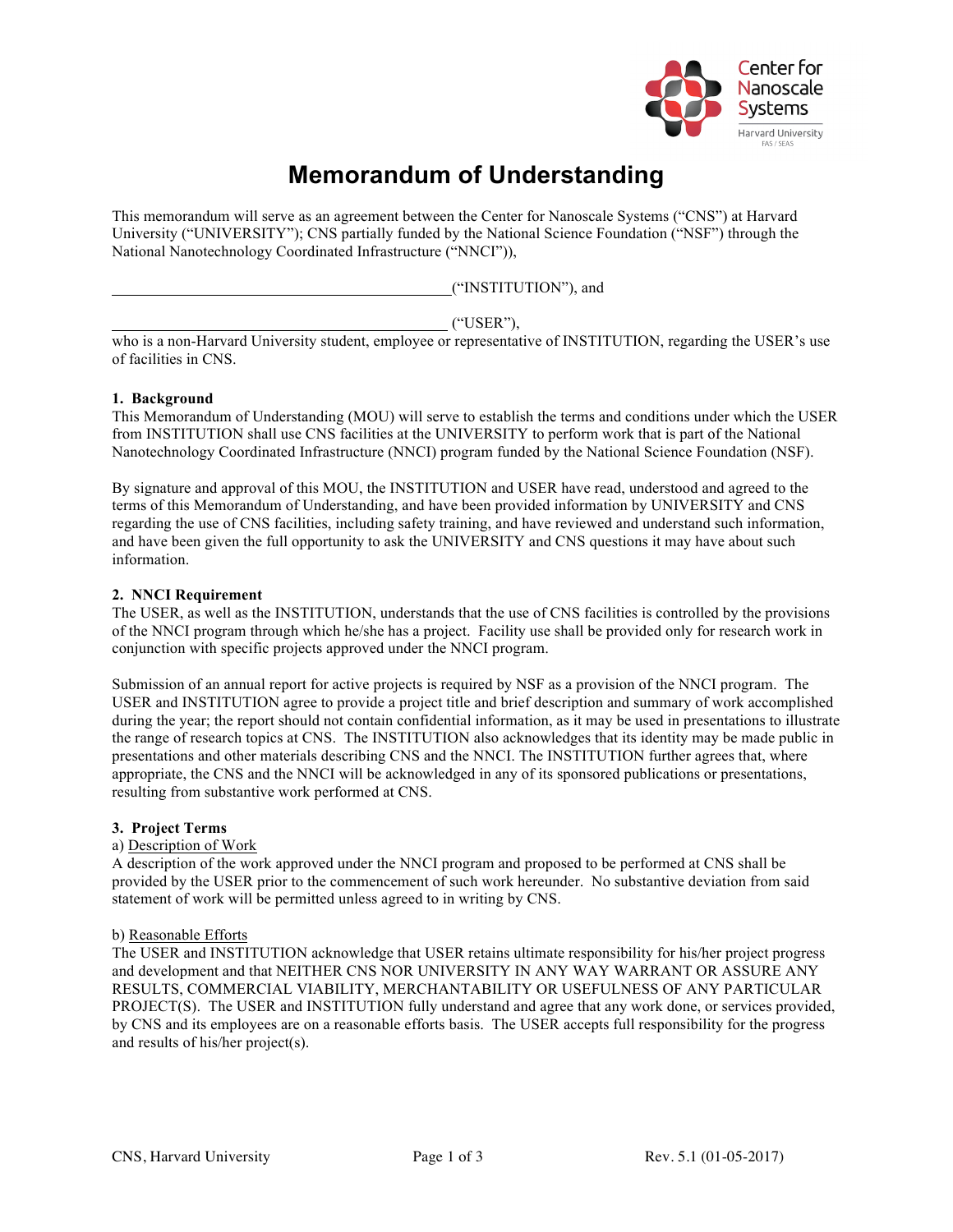## c) Payment

The INSTITUTION acknowledges the responsibility for payment to the UNIVERSITY for purchases, materials costs, and use fees incurred by the USER for use of CNS facilities and at other UNIVERSITY departmental stockrooms. CNS shall invoice the INSTITUTION for costs incurred hereunder, and payment in full shall be made by INSTITUTION within thirty (30) days thereof. No terms in any form prepared by USER or INSTITUTION, including Purchase Orders, shall be construed to change any term in this Agreement, and the terms hereof shall strictly govern in the event of an inconsistency.

# **4. Status of USER**

The USER understands that he/she is not an employee of UNIVERSITY and that UNIVERSITY provides no Worker's Compensation or other liability insurance coverage for the USER's benefit. The USER is deemed to be acting as a representative and employee of INSTITUTION for all purposes during work on a project in the CNS facilities. The USER must have his/her own health and accident insurance and the UNIVERSITY will not be responsible for any medical expenses that the USER may incur. The USER agrees to bear full responsibility for any liability resulting therefrom.

## **5. User Safety**

While the USER will be informed regarding general safety policy prior to being allowed to use the facilities, the USER assumes responsibility for his/her own personal safety. It is expected that the USER will operate all instruments and equipment in a safe and professional manner, consistent with the operating instructions and the facility polices. The USER represents that his/her knowledge of laboratory practices is adequate to permit the safe pursuit of the research work in conjunction with the USER's specific project. The UNIVERSITY and CNS shall have the right to immediately prohibit further use by USER if CNS, in its sole discretion, believes that the USER has breached this representation.

## **6. Security of Property**

The USER and INSTITUTION acknowledge responsibility for their personal property, which may include devices, cell cultures, masks, wafers, notebooks, chemicals, glassware, and other supplies and, as noted below, any intellectual property or proprietary or confidential information that resides thereon. CNS provides limited, unsecured storage as a courtesy, but CNS makes no guarantee against unauthorized access by non-INSTITUTION individuals. USER agrees to abide by all material storage policies including labeling and understands that items not in compliance with storage policy may be dispositioned at the discretion of CNS Staff. If a USER ceases to be affiliated with the INSTITUTION, or if the relationship between the INSTITUTION and CNS is terminated, the USER or INSTITUTION is then responsible for removing any personal property within 30 days, or it may be dispositioned at the discretion of CNS Staff.

# **7. Appropriate Conduct**

The USER agrees to observe all applicable governmental, UNIVERSITY, and CNS policies, rules and regulations that pertain to his/her conduct on campus and at CNS facilities. The USER agrees that CNS or the UNIVERSITY may require him/her to leave CNS facilities if it believes that the USER has violated a policy, rule or regulation, or if it believes that the USER's conduct is inappropriate.

#### **8. Liability**

The INSTITUTION acknowledges responsibility for general liability and maintains such health and accident insurance as it may carry for the USER while he/she is working at CNS facilities. The USER knowingly assumes all the risks and responsibilities surrounding his/her use of and access to CNS facilities. The USER and the INSTITUTION understand that use of CNS facilities may involve exposure to potentially hazardous conditions including, but not limited to, chemical, mechanical, electrical, thermal, and radiation hazards. The USER and the INSTITUTION shall release, hold harmless and indemnify the UNIVERSITY, its officers, agents and employees from any and all claims, damages, costs (including reasonable attorney fees) and liabilities arising out of the USER's use of CNS facilities other than such as results from the gross negligence of UNIVERSITY, its current or former officers, faculty, staff, representatives, volunteers, employees, students, other trainees or agents, and current or former members of its governing boards (collectively, "UNIVERSITY INDEMNITEES"). The UNIVERSITY and UNIVERSITY INDEMNITEES shall hold no liability with respect to any loss, damages or claims incurred by the INSTITUTION or USER in connection with the USER's use of the facilities described. The INSTITUTION also